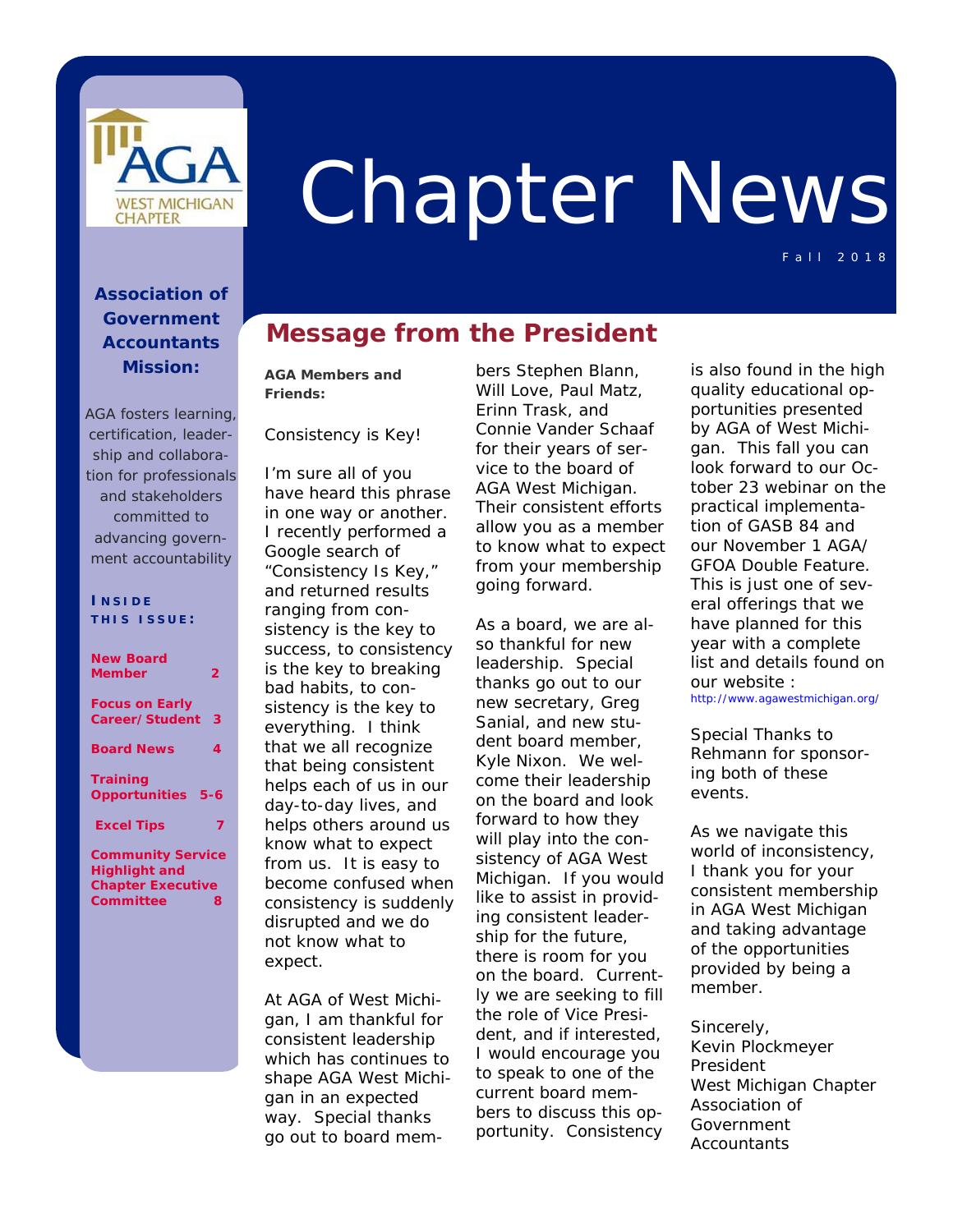

## **AGA West Michigan**

**Fall 2018** 

Board Page 2

## AGA West Michigan Announces the Addition of New Board Member

AGA West Michigan is pleased to introduce the newest addition to the Board, Gregory Sanial. Greg will serve as the Board's Secretary. Greg is the Chief Financial Officer for Grand Valley State University, joining the GVSU in May of 2018.

Prior to joining GVSU, he served as the Chief of Staff in the United States Coast Guard Fifth District (Virginia), having previously served as the Coast Guard's budget director, overseeing an \$11 billion budget.

Greg holds a doctorate in business administration and organizational leadership from Northcentral University; a master's degree in management from the Massachusetts Institute of Technology's Sloan School of Management; a master's

degree in national security and strategic studies from the Naval War College; an MBA from Pennsylvania State University; and, a bachelor's degree in marine engineering from the U.S. Coast Guard Academy.

Greg somehow also found time to earn his Certified Government Financial Manager certification.

When asked about his new board role, Greg had this to say:

 "*I look forward to supporting the vibrant and active AGA West Michigan chapter. As a recent transplant to Grand* 



*Rapids after multiple moves in a long military career, my wife and I excited about growing roots in our community and supporting AGA is a great way for me to give back to my profession."*

Welcome Greg!



*Did you know? AGA West Michigan provides study materials for the CGFM exam that members may borrow free of charge? Please contact: education@agawestmichigan.org for more information.*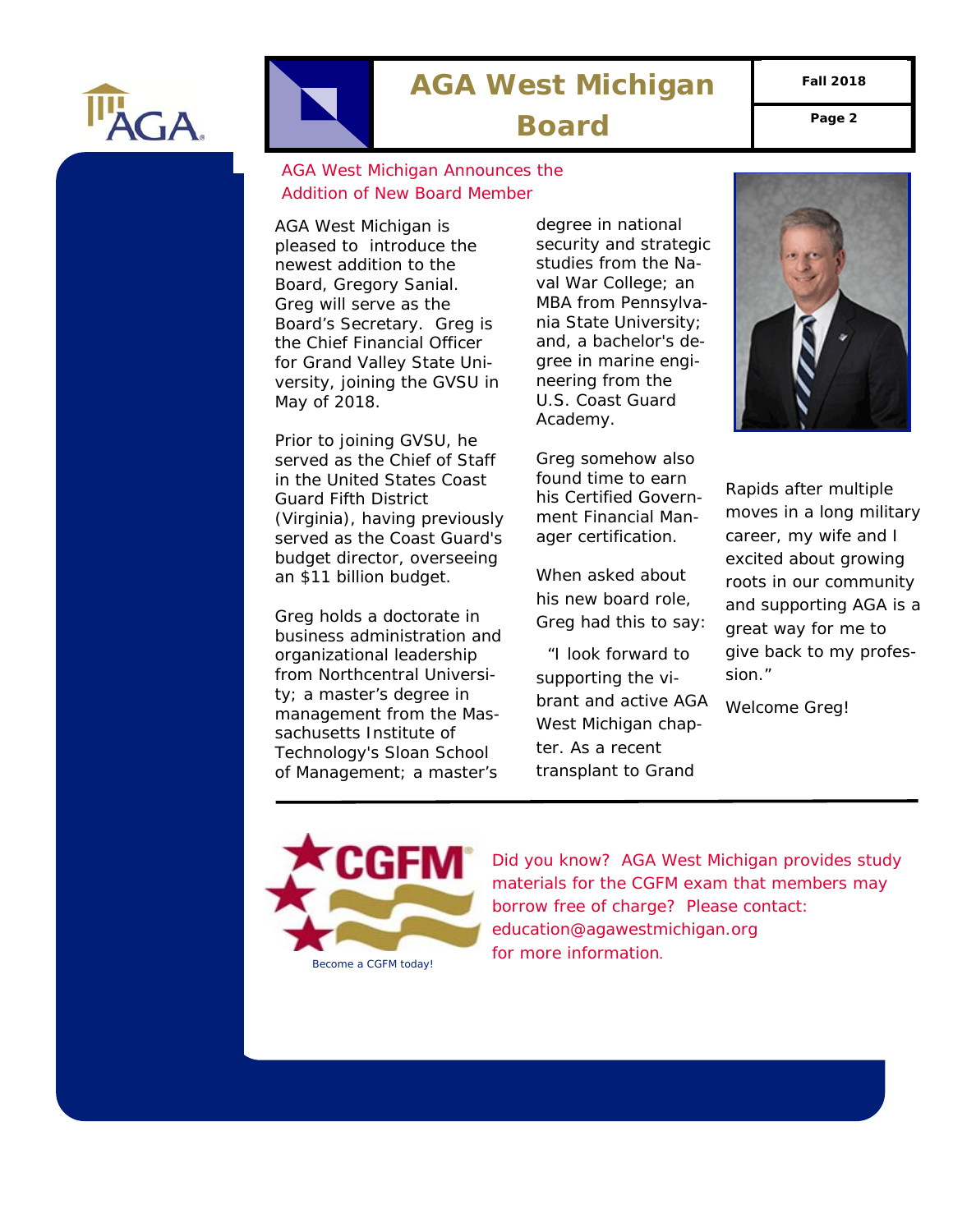

# **Focus on Early Career**

**Fall 2018** 

**& Student Page 3** 

## *Student Board Member Highlight*

Each year, AGA West Michigan awards a "Student Board Member" scholarship of \$500/semester for the recipient's participation on the Chapter Executive Committee.

The 2018/2019 recipient of this award is Kyle Nixon– a senior at Davenport University working on his bachelor's degree. A member of the Honors Program, Kyle is also the captain of the wrestling team and is serving an internship



with the Rehmann Group on their Governmental Assurance team.

Kyle's role is to assist AGA West Michigan in improving student and faculty involvement by developing contacts, providing information on upcoming AGA West Michigan events, and enhancing the overall visibility of our organization. He will also assist in planning the Student & Early Career Event planned for February 2019. Congratulations Kyle!

## **Did you know?**

West Michigan AGA invites local college students to attend Chapter events free of charge. Two "student scholarships" are offered for each local event on a first-come, first-served basis.

## **Student Board Member Scholarship**

Each year, AGA West Michigan awards a \$1,000 scholarship to the selected student board member. Participation is for a one year term, from September through May.



**Like us on Facebook to learn about chapter events, links to helpful sites and job opportunities**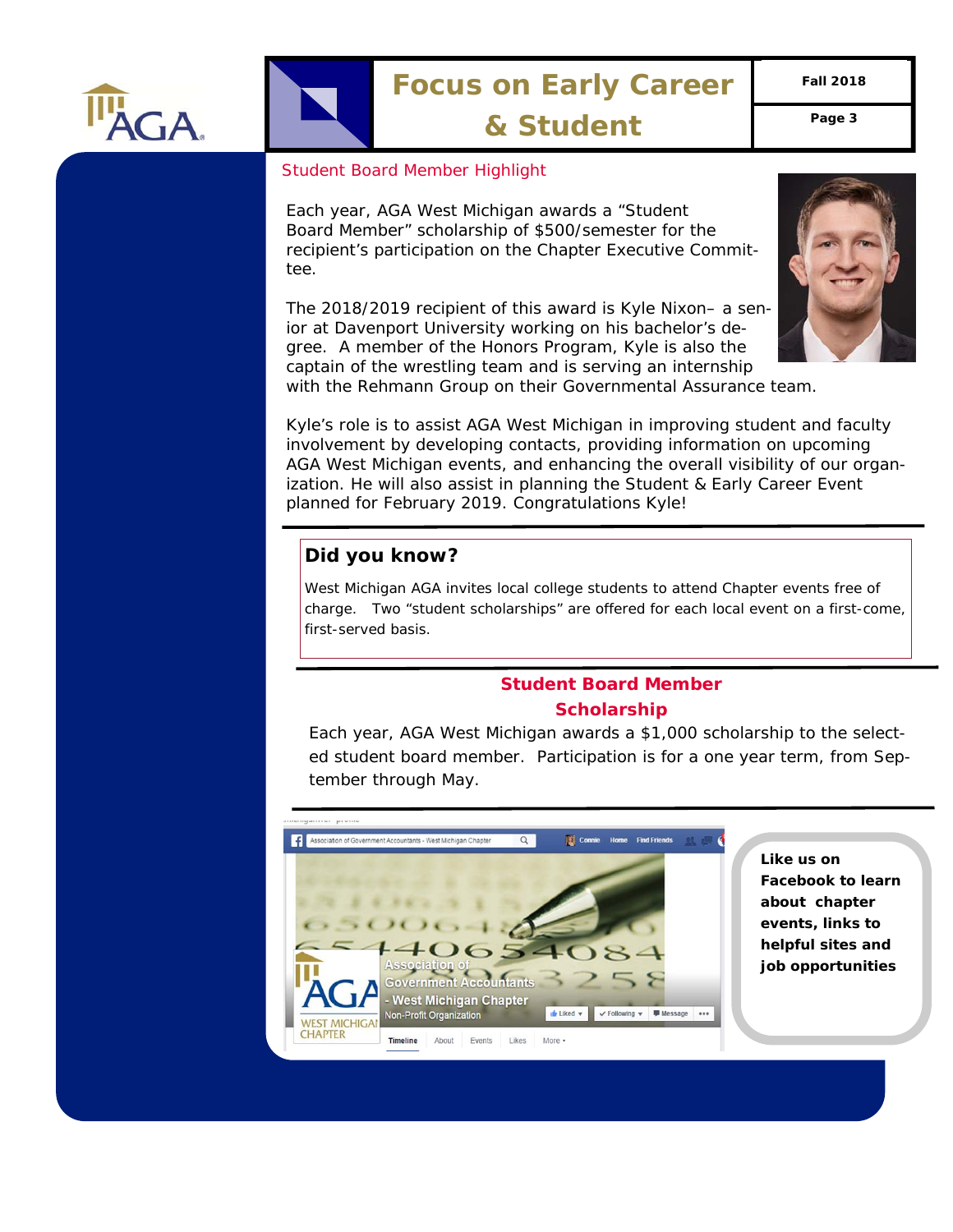



**Fall 2018** 

#### **AGA West Michigan Goes Gold!**

The National Association of Government Accountants provides a Chapter Recognition program to develop a continuity of sound leadership and programs. The program recognizes local chapter performance in the following eight areas: 1) Chapter Leadership, 2) Certification, 3) Membership/Early Career, 4) Community Service, 5) Education, 6) Communications, 7) Accountability and 8) Awards.



AGA West Michigan President Kevin Plockmeyer with our Gold Chapter Recognition Plaque

AGA West Michigan is pleased to report that the chapter attained gold status for the 2017 program year. This achievement is indicative of our chapter's emphasis on providing quality education and guidance to our membership.

#### GATS Goes on the Road



This year, AGA West Michigan took the series to Detroit and delivered training to 32, 31, and 21 participants for Levels 1, 2, & 3, respectively, providing 24 hours of CPE. AGA West Michigan board members Stephen Blann, Will Love, and Paul Matz were among the instructors. Education is really the focus of the West Michigan Chapter, so we were pleased to offer our programs to many people our chapter has never reached before. The reviews were very favorable, and some of them are displayed to the right.

Good news! The next GATS sessions in West Michigan will begin in Spring 2019.

Every other year, AGA West Michigan offers a Governmental Accounting Training Series (GATS) which is essentially a crash course in governmental accounting.

Participant Quotes from the 2018 GATS in southeast Michigan:

"*The presenters were very knowledgeable and informative. Great examples and humor! "* 

*– Local Government Employee* 

*"As a first-time attendee and beginner with basic government accounting, I found this to be extremely beneficial." – Local Government Employee* 

*"The training was excellent. I wish I would have the Introduction to Governmental Accounting presentation 3 months after I started in my current position. I had several "a ha" moments that have helped to tie things together for me! " – Tribal Government Employee*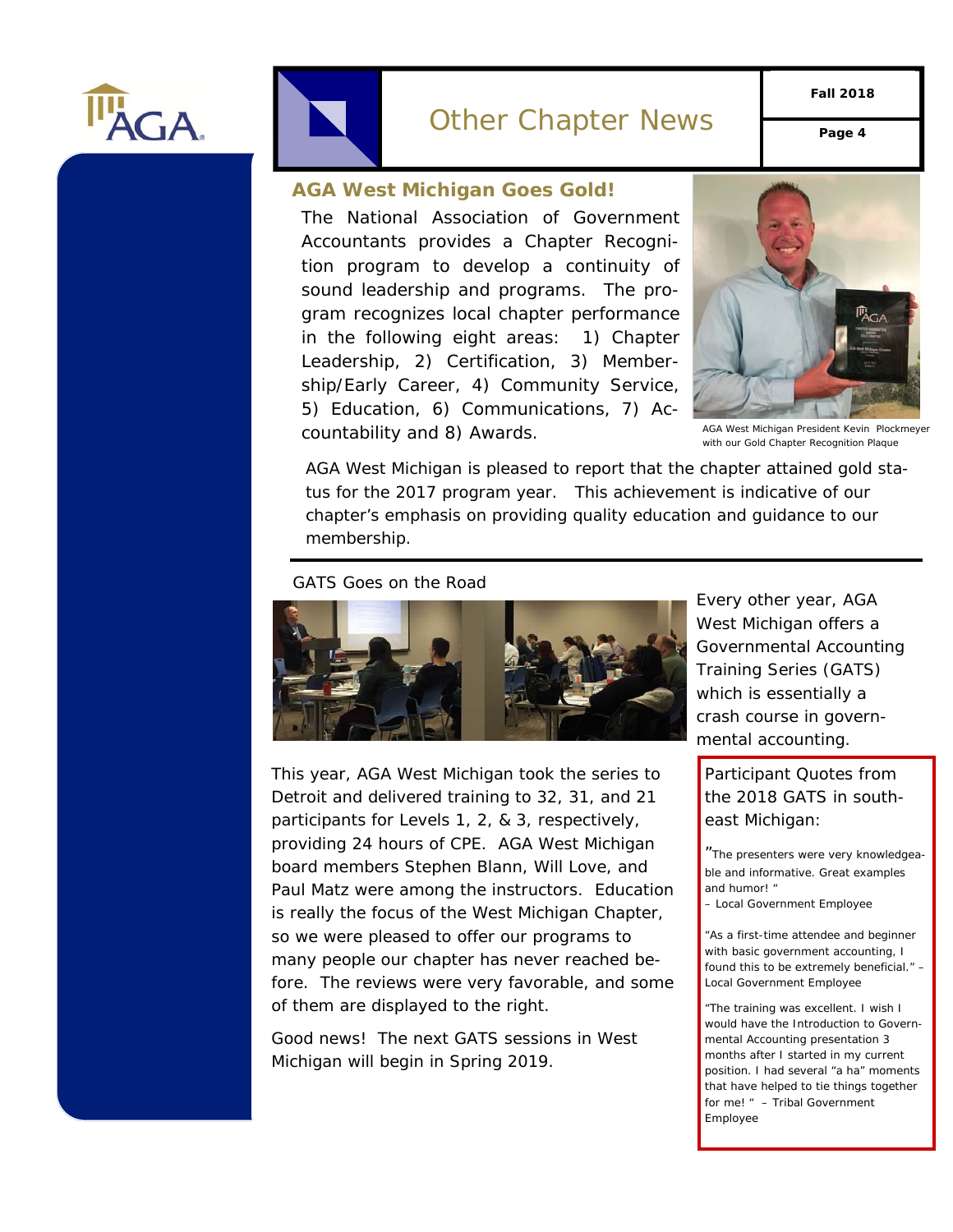

# Training Opportunities

## **Local Training Opportunities**

## **Planned Future Events by AGA West Michigan**

 **October 23, 2018 Webinar** - Practical Implementation of GASB 84 (Fiduciary Activities)



*The GASB has changed the way governments will identify and report fiduciary activities beginning 12/15/2019. Learn how the GASB is defining who "controls" assets, which existing funds may no longer be reported as fiduciary activities, and which new funds may be included in the future. There is also a new fiduciary fund type and financial statement coming… it's your (fiduciary) duty to learn more! (2 CPE Hours)* 

### **November 1, 2018 AGA/GFOA Double Feature**

*AGA's Professional Development Training Presented by Brent Pruim, CPA and Stephen W. Blann, CPA, CGFM, CGMA* 

- *Key IT controls in government*
- *Bringing government from obsolete to cutting edge*
- *Excel tips & tricks for government financial state-*
- *ments (hands-on session: laptops recommended) GFOA's Annual GAAP Update Presented by GFOA Staff*
- *New and upcoming GASB statements*
- *Implementation guidance*
- *The new Yellow Book*

## **January 22, 2019** Webinar: 2019 Governmental GAAP Update

The Governmental Accounting Standards Board (GASB) annually issues a number of accounting pronouncements and other implementation guidance. Attend AGA West Michigan's quarterly webinar to learn the significant changes in 2019 including:

- Recently issued GASB statements
- Implementation guidance
- New standards expected to be released in 2019
- Ongoing projects

**Register at https://www.agacgfm.org/Chapters/WestMichigan/ Training-Events/Event-Calendar.aspx**





Government **Accountants** is a 15,000-member professional organization devoted to meeting the professional development, education, networking, and certification needs of its members.

The Association of

AGA represents government financial managers working in local, state and federal governments as well as the private sector and academia.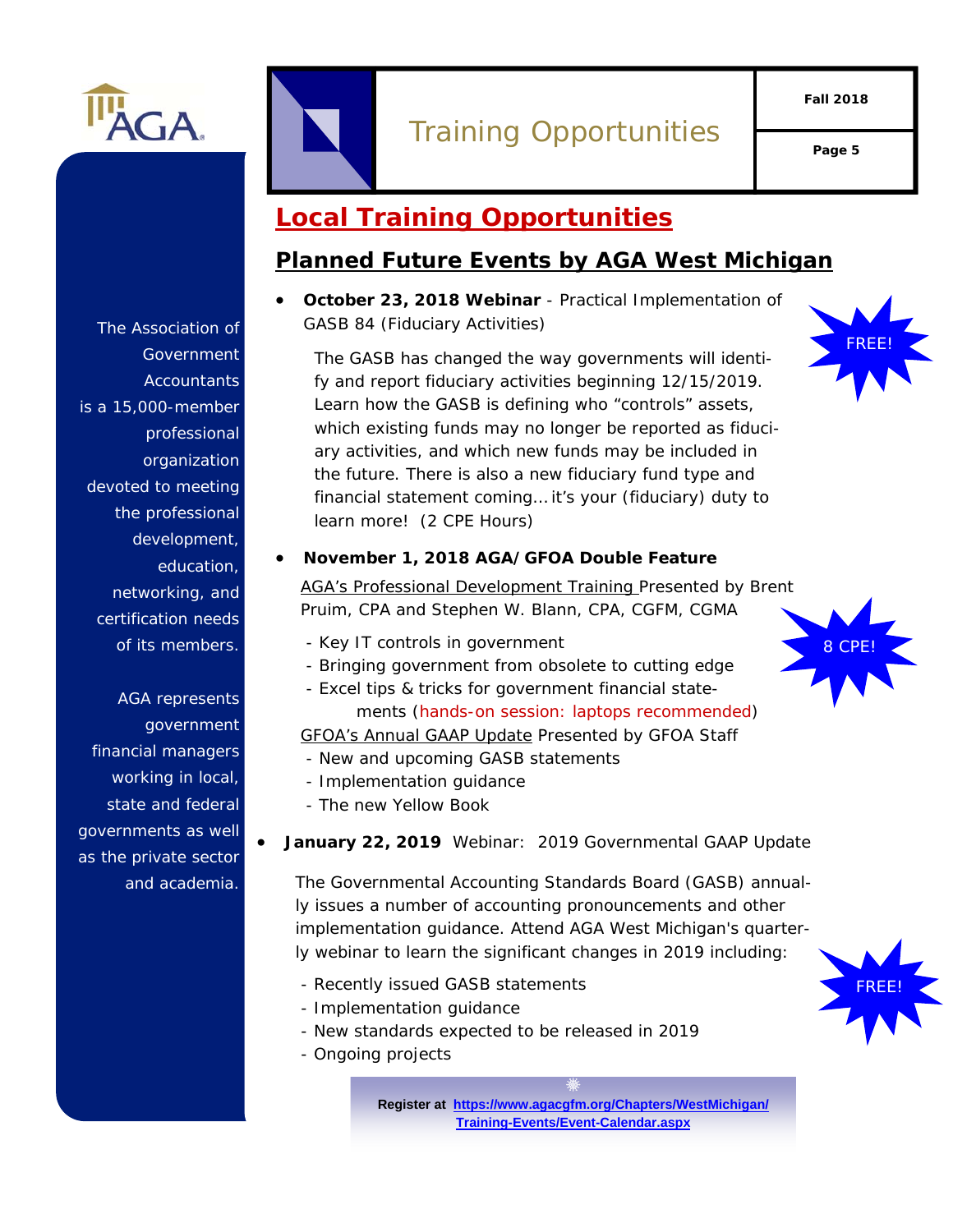

## Training Opportunities **Page 6**

**Fall 2018** 

## **Collaborating to keep you**

## **informed!**

AGA West Michigan and the Michigan Government Finance Officers Association (MGFOA) are partnering to inform memberships of both organizations on upcoming conferences, seminars, and webinars offered.



## **Planned Future Events by MGFOA**

- October 10, 2018: Advanced Accounting and Financial Reporting—Okemos Conference Center
- October 24, 2018: West Michigan Front Porch Forum—City of Kentwood
- March 5, 2019: Introduction to Public Finance—East Lansing, MI
- March 6, 2019: Spring Seminar East Lansing, MI
- October 10, 2018: Internal Control—Leveraging IT to Detect Fraud, Waste and Abuse

**View MGFOA Event Calendar: https://www.migfoa.org/?p=calendar**

## **National Training Opportunities (Webinars)**





To register and see other offerings, visit: https://www.agacgfm.org/webinars.aspx

The Association seeks to advance government accountability at all levels of government through its Certified **Government** Financial Manager (CGFM) Program, which has recognized more than 13,000 individuals for their unique skills and experience.

To learn more about the Association, its many programs, or any of its 90 chapters, visit us online at www.agacgfm.org.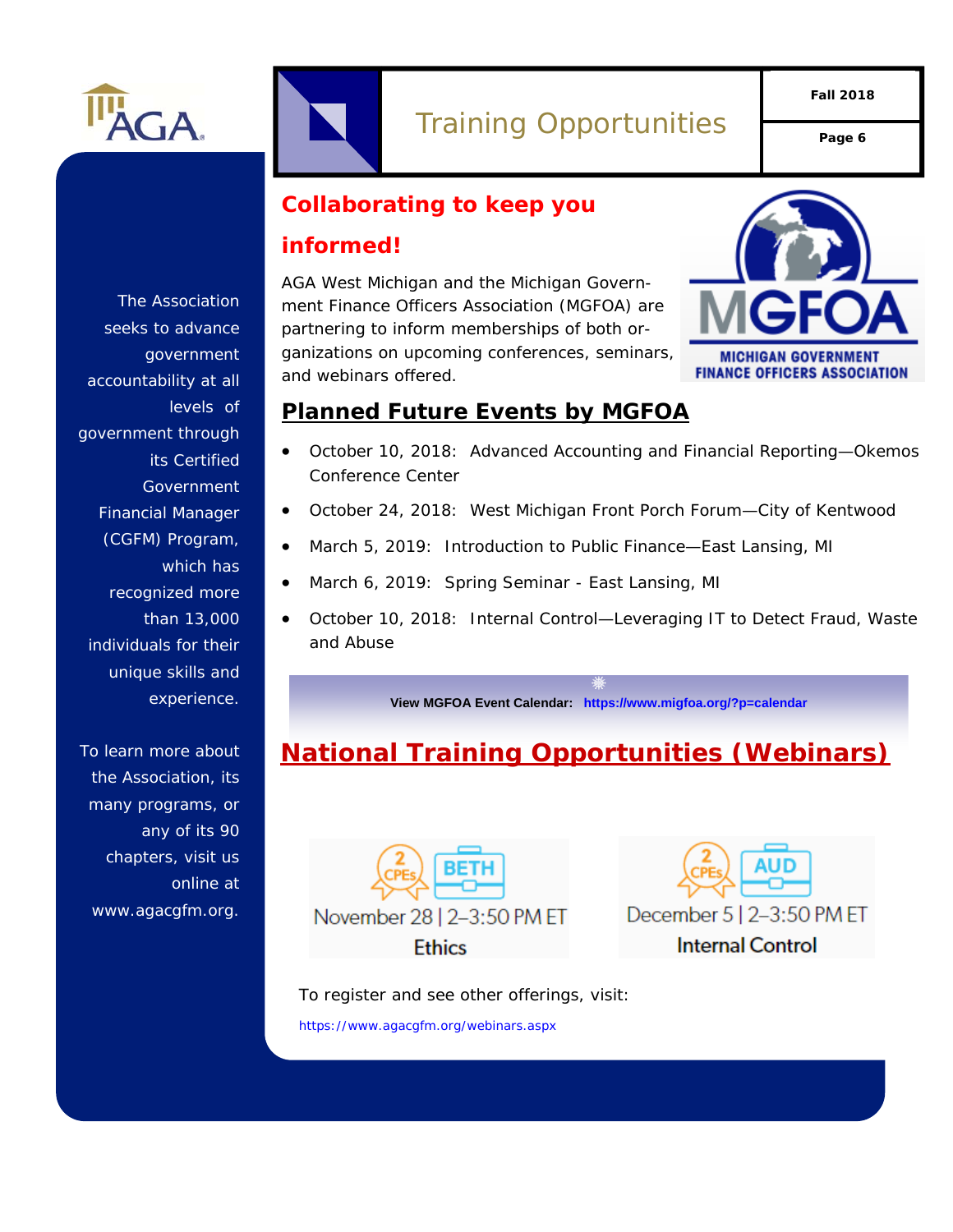

Excel has several summing functions beyond the traditional =SUM. Let's look at some options that may be useful.

=SUBTOTAL: SUBTOTAL is the perfect solution for a spreadsheet with a lot of sub-totals since it's easy to inadvertently miss some data or include a sub-total in your grand total. One well-suited example that comes to mind is the SEFA which requires summing by CFDA number, federal agency, and pass thru agency. For most uses, the format is =SUBTOTAL (9,range of numbers to sum) The first parameter, the 9, is telling excel to sum the numbers. You can also use the Subtotal function to average or count the numbers and several other functions. The reason the sub-total function is so useful is that when you put in the grand total at the bottom (also using subtotal), the other subtotals are ignored. This allows you to reference the whole range of numbers without regard to sub-totals. It should be noted that with filtered data, the SUBTOTAL formula will only apply to the data shown, not the data hidden.

=SUMIF is another handy tool, allowing you to sum numbers that meet a certain criteria. For example, if you have a spreadsheet that tracks a capital project over multiple years, you will want to reconcile the individual years separately to tie to the G/L.

 The format is =SUMIF(Criterion Range, Criteria for formula, Range to sum). In the example, we want totals by year, so the Fiscal Year column is the criterion range, the year you want to sum is the criteria (in cell B9), and the range to sum is the invoice amount.

|    | $\mathbf{A}$                                      | B                   |     | D                                     | Е      | F                                    |  |  |
|----|---------------------------------------------------|---------------------|-----|---------------------------------------|--------|--------------------------------------|--|--|
|    | <b>Main Street Bike Path Construction Project</b> |                     |     |                                       |        |                                      |  |  |
| 3  |                                                   |                     | Inv | Invoice                               | Fiscal |                                      |  |  |
| 4  | Vendor                                            |                     |     | Amount                                | Year   |                                      |  |  |
| 5  |                                                   | Acme Const.         |     | 1 \$238,798.80 2017                   |        |                                      |  |  |
| 6  |                                                   |                     |     | Dirt Diggers Int. 2 \$142,390.60 2017 |        |                                      |  |  |
| 7  |                                                   | Dirt Diggers Int.   |     | 3 \$200,769.85 2018                   |        |                                      |  |  |
| 8  | Totals:                                           |                     |     |                                       |        |                                      |  |  |
| 9  | FY'                                               | 2017                |     |                                       |        | \$381.189.40 = SUMIF(E4:E7.B9.D4:D7) |  |  |
| 10 | FY'                                               | 2018                |     | \$200,769.85                          |        |                                      |  |  |
|    |                                                   | <b>Grand Totals</b> |     | 581,959.25                            |        |                                      |  |  |

|    |                                                   | В                   |     |                   | E                                                                       |  | G | H                    |                                  |                                     |  |  |  |
|----|---------------------------------------------------|---------------------|-----|-------------------|-------------------------------------------------------------------------|--|---|----------------------|----------------------------------|-------------------------------------|--|--|--|
|    | <b>Main Street Bike Path Construction Project</b> |                     |     |                   |                                                                         |  |   |                      |                                  | $=$ SUMIFS is similar to $=$ SUMIF, |  |  |  |
|    |                                                   |                     | Inv | Invoice           | Fiscal                                                                  |  |   |                      |                                  | but it allows more than one cri-    |  |  |  |
|    | Vendor                                            |                     |     | Amount            | Year                                                                    |  |   |                      |                                  | teria. In this example, the for-    |  |  |  |
|    |                                                   | Acme Const.         |     | \$238,798.80 2017 |                                                                         |  |   |                      |                                  | mulas sum based on both fiscal      |  |  |  |
| 6  |                                                   | Dirt Diggers Int.   |     | \$142,390.60      | 2017                                                                    |  |   |                      |                                  | year and vendor.                    |  |  |  |
|    |                                                   | Dirt Diggers Int.   | 3   | \$200,769.85 2018 |                                                                         |  |   |                      |                                  | The format is $=$ SUMIFS (range     |  |  |  |
| 8  | Totals:                                           |                     |     |                   |                                                                         |  |   |                      |                                  | to sum, criteria range 1, chosen    |  |  |  |
| 9  | FY 2017                                           |                     |     |                   |                                                                         |  |   |                      |                                  | 1st criteria, criteria range 2,     |  |  |  |
| 10 |                                                   | Acme Const.         |     |                   | \$238,798.80 = SUMIFS(\$D\$5:\$D\$7,\$E\$5:\$E\$7,B9,\$A\$5:\$A\$7,B10) |  |   | chosen 2nd criteria) |                                  |                                     |  |  |  |
|    |                                                   | Dirt Diggers Int.   |     | \$142,390.60      |                                                                         |  |   |                      |                                  |                                     |  |  |  |
|    | 12 FY 2018                                        |                     |     |                   |                                                                         |  |   |                      |                                  | There are several more sum-         |  |  |  |
| 13 |                                                   | Acme Const.         |     | \$0.00            |                                                                         |  |   |                      |                                  | ming functions to explore, and      |  |  |  |
| 14 |                                                   | Dirt Diggers Int.   |     | \$200,769.85      |                                                                         |  |   |                      | we will do so in future newslet- |                                     |  |  |  |
|    |                                                   | <b>Grand Totals</b> |     | 581,959.25        |                                                                         |  |   |                      |                                  | ter editions.                       |  |  |  |

*Do you have an excel tip you would like to share? Please email us at newsletter@agawestmichigan.org* 

*Do you have an excel tip you would like to share?*